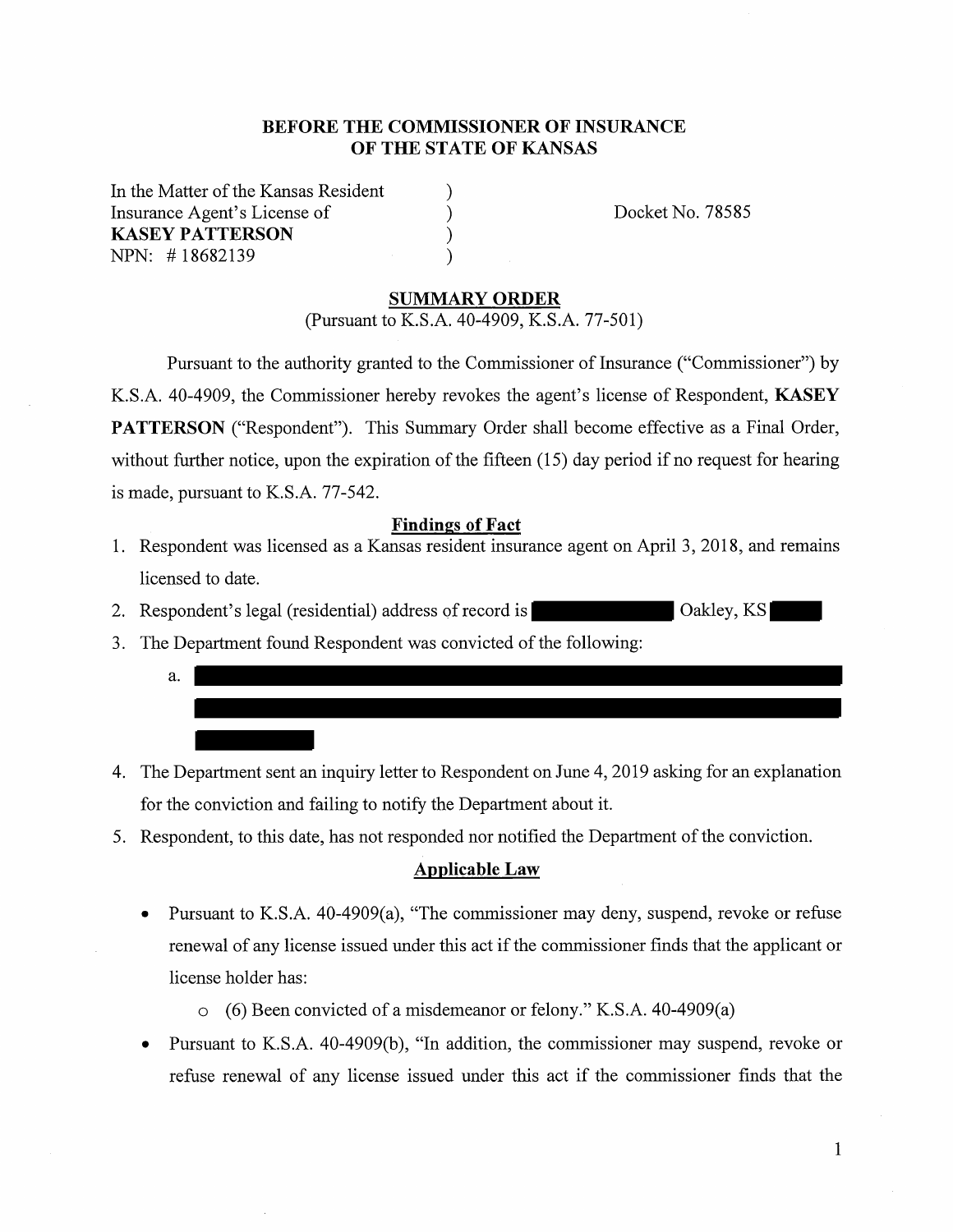interests of the insurer or the insurable interests of the public are not properly served under such license.

- Pursuant to K.A.R. 40-7-9, "Agents; change in the information contained on the most recent application for a license. Each person licensed in this state as an insurance agent shall report the following to the commissioner of insurance within 30 days of occurrence:
	- o (d) all details of any conviction of a misdemeanor or felony. The details shall include the name of the arresting agency, the location and date of the arrest, the nature of the charge or charges, the court in which the case was tried, and the disposition rendered by the court. Minor traffic violations may be omitted;" K.A.R. 40-7-9

### **Policy Reasons**

1. It is in the public interest that the license of an agent who received a recent criminal conviction and failed to notify the Department be revoked.

#### **Conclusions of Law**

- 1. The Commissioner has jurisdiction over **KASEY PATTERSON** as well as the subject matter of this proceeding, and such proceeding is held in the public interest.
- 2. The Commissioner finds that Respondent's Kansas license may be revoked because **KASEY PATTERSON** was recently convicted of a misdemeanor.
- 3. The Commissioner finds that Respondent's Kansas license may be revoked because **KASEY PATTERSON** failed to notify the Commissioner of his recent misdemeanor conviction.
- 4. The Commissioner finds, pursuant to K.S.A. 40-4909(b ), that the interests of the public are not properly served under Respondent's license.
- 5. Accordingly, the Commissioner concludes that sufficient grounds exist for the revocation of the insurance agent's license of **KASEY PATTERSON,** pursuant to K.S.A. 40-4909(a) and (b).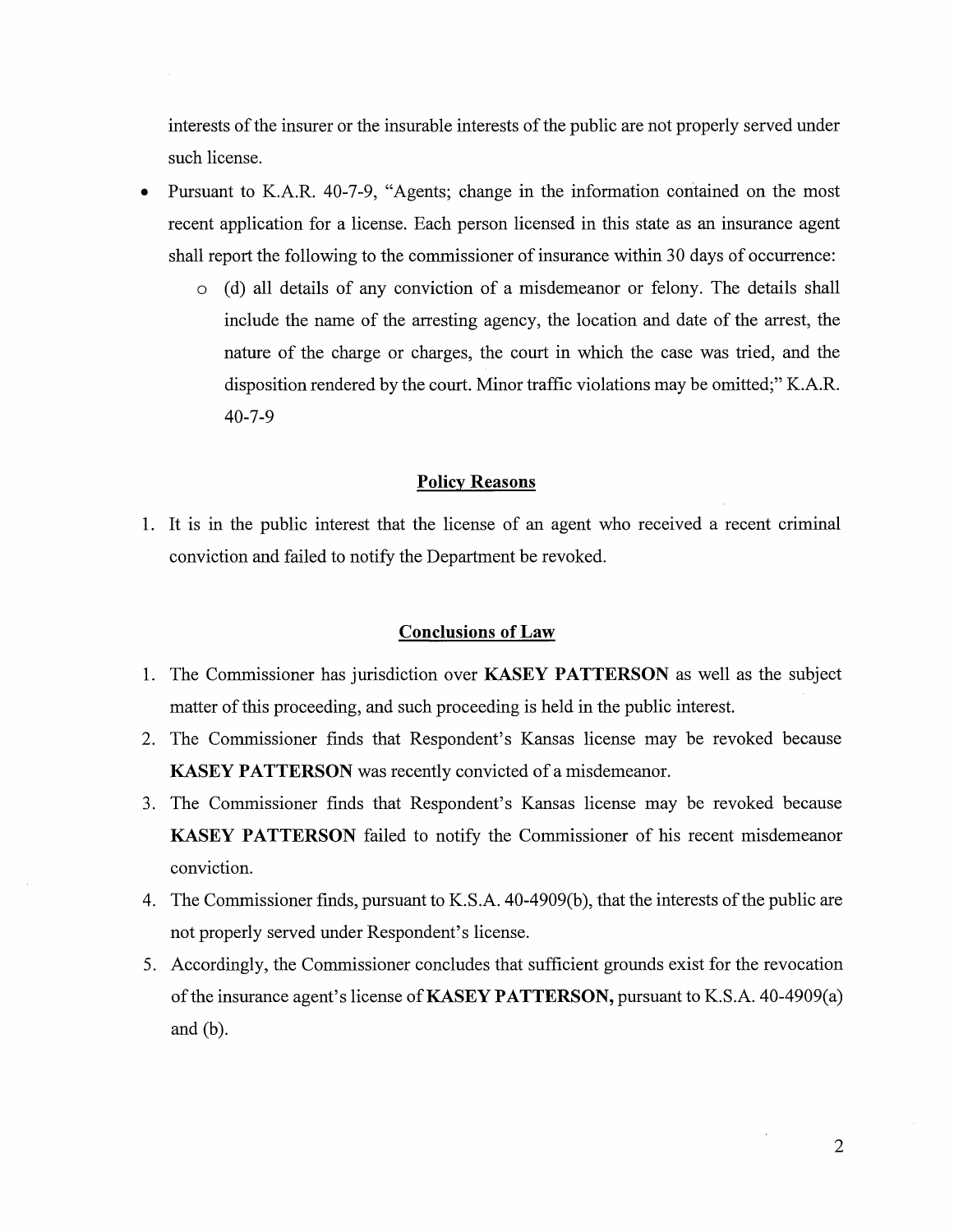# **IT IS THEREFORE ORDERED BY THE COMMISSIONER OF INSURANCE THAT:**

- 1. The Kansas resident Insurance Agent's License of **KASEY PATTERSON** is hereby **REVOKED** the effective date of this Order.
- 2. **IT IS FURTHER ORDERED** that **KASEY PATTERSON** shall **CEASE** and **DESIST** from the sale, solicitation or negotiation of insurance and/or receiving compensation deriving from the sale, solicitation or negotiation of insurance conducted after the effective date of this Order.

IT IS SO ORDERED THIS  $\mathcal{L}^{\mathcal{K}}$  DAY OF  $\mathcal{L}$ , 2019, IN THE CITY OF **TOPEKA, COUNTY OF SHAWNEE, STATE OF KANSAS.** 



Vicki Schmidt Commissioner of Insurance

BY:

in L. McFarland  $\Lambda$ eneral Counsel

## **NOTICE AND OPPORTUNITY FOR HEARING**

**KASEY PATTERSON,** within fifteen (15) days of service of this Summary Order, may file with the Kansas Insurance Department a written request for hearing on this Summary Order, as provided by K.S.A. 77-542. In the event a hearing is requested, such request should be directed to:

> Justin L. McFarland, General Counsel Kansas Insurance Department 420 S.W. 9<sup>th</sup> Street Topeka, Kansas 66612